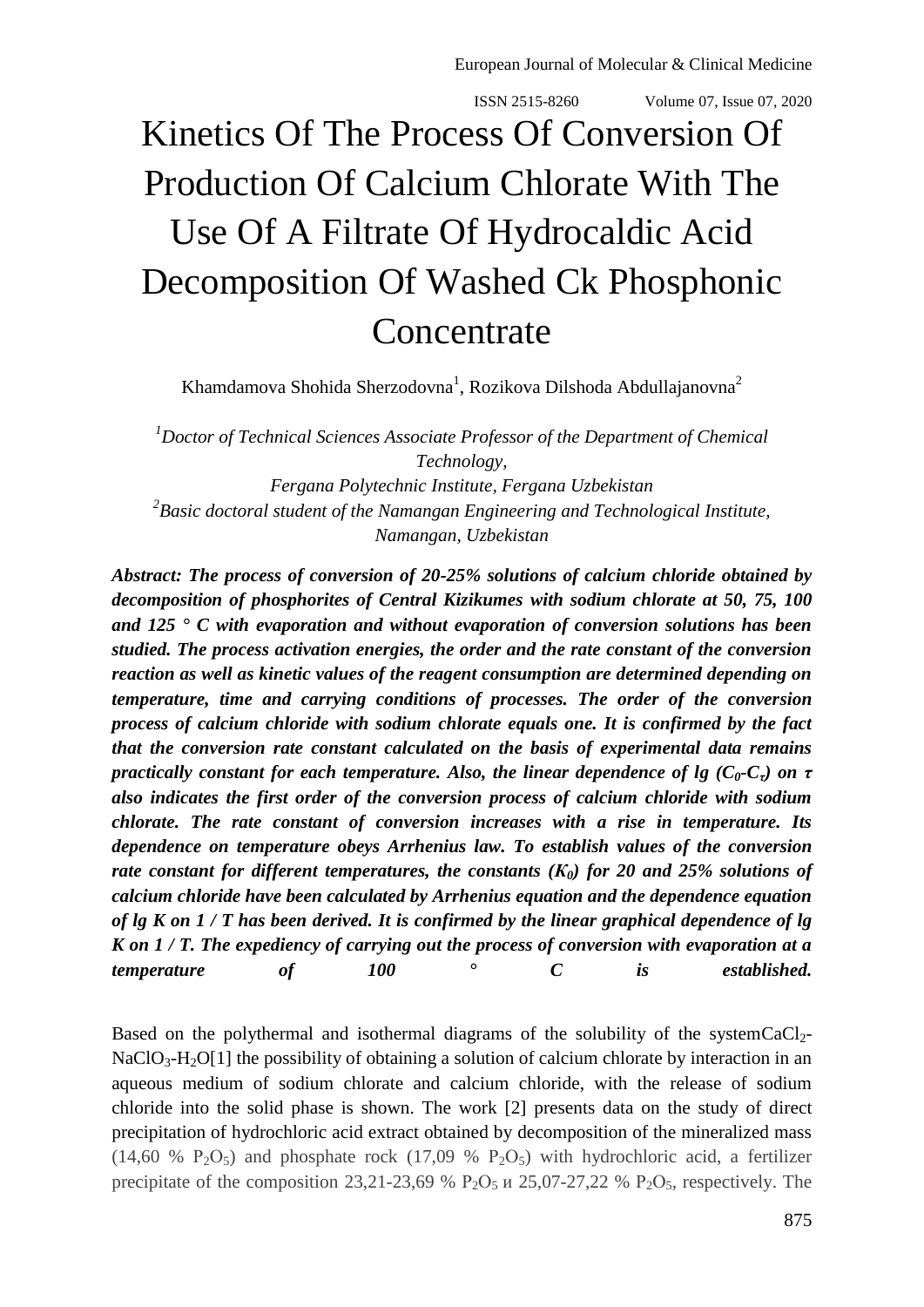ISSN 2515-8260 Volume 07, Issue 07, 2020 main limiting factor in the implementation of industrial production of fertilizer precipitate by the hydrochloric acid method is the utilization of calcium chloride formed during processing. Therefore, in order to utilize solutions of calcium chloride by processing calcium defoliant into chlorate, the process of conversion of solutions of calcium chloride with sodium chlorate was studied depending on the temperature and duration of the process.

The study was carried out at temperatures 50, 75, 100, 125°Cand the duration of the experiments 30, 60, 90, 120 minutes with and without evaporation of conversion solutions. In a round bottom flask with a capacity 500  $\text{cm}^3$ , equipped with a stirrer, loaded with 100 g of 20.0 - and 25.0% aqueous solutions of calcium chloride and an equivalent amount of sodium chlorate. The flask was placed in a thermostat with a predetermined temperature and vigorously stirred. After the required time interval, the liquid phase was separated from the sediment and the appropriate chemical analysis was carried out. The content of chlorate and chlorine ions was determined by volumetric permanganatometric and argentometric [3,4], the amount of sodium and calcium, respectively, by flame photometry [5] and complexometric [6,7] methods of analysis.

As noted in [2], the analysis of the chemical composition of the filtrate obtained in the filtration process showed that at a 45% acid rate, the calcium chloride content was 18.88%, with an increase in the acid rate from 55 to 75%, the calcium chloride content increased 1.06 -1.16 times, respectively. At an acid rate of 75%, hydrochloric acid pulp has a high content of calcium chloride (table 1.).

| Acid rate     | CaO   | CI    | CaCI <sub>2</sub> | H <sub>2</sub> O |
|---------------|-------|-------|-------------------|------------------|
| 1-filtrate    |       |       |                   |                  |
| 45            | 9,52  | 12,07 | 18,88             | 81,12            |
| 55            | 10,11 | 12,81 | 20,03             | 79,97            |
| 65            | 10,59 | 13,43 | 20,99             | 79,01            |
| 75            | 11,04 | 13,99 | 21,88             | 78,12            |
| $2$ -filtrate |       |       |                   |                  |
| 45            | 2,37  | 3,00  | 4,69              | 95,31            |

## **Table 1. Chemical composition of the filtrate obtained by filtration of hydrochloric acid pulp, %**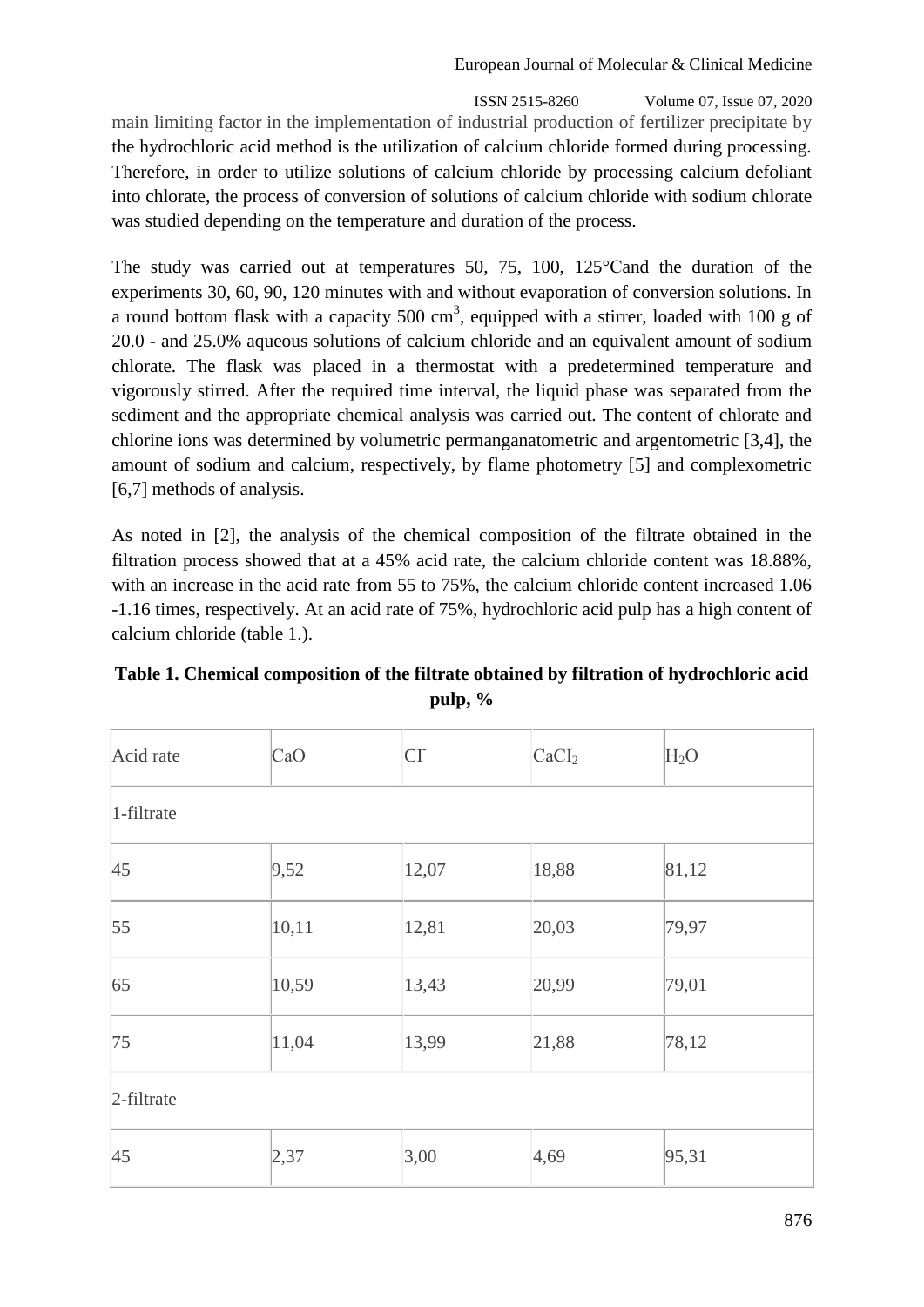|    |      | ISSN 2515-8260 |      | Volume 07, Issue 07, 2020 |
|----|------|----------------|------|---------------------------|
| 55 | 2,33 | 2,96           | 4,62 | 95,38                     |
| 65 | 2,43 | 3,08           | 4,81 | 95,19                     |
| 75 | 2,49 | 3,15           | 4,93 | 95,07                     |

European Journal of Molecular & Clinical Medicine

In order to issue practical recommendations, the process of conversion of calcium chloride with sodium chlorate was investigated depending on temperature and time duration. The study was carried out at temperatures 50, 75, 100, 125°Сand the duration of the experiments 30, 60, 90, 120 minutes, with and without evaporation of conversion solutions. A roundbottom flask with a capacity of 500  $\text{cm}^3$  equipped with a stirrer was loaded with 200 g20,0and25,0% aqueous solutions of calcium chloride and an equivalent amount of sodium chlorate. The flask was placed in a thermostat with a predetermined temperature and vigorously stirred. After the required time interval, the liquid phase was separated from the sediment and the appropriate chemical analysis was carried out. The content of chlorate and chlorine - ions was determined by volumetric permanganatometric and argentometric methods, the amount of sodium and calcium, respectively, by flame photometry and complexometric [191, 192; 9-12s., 193; 56s., 194]. On the basis of the data obtained, the degree of conversion of calcium chloride with sodium chlorate and the consumption of the starting components during conversion were established (Table 2.9-2.10, Fig. 2.8-2.9).

From Table 2.9 and Figure 2.8 it can be seen that the degree of conversion depends significantly on temperature and increases with its growth. For processes of 20 and 25% solutions for 60 minutes without removing water, the degree of conversion at 323, 348, 373, and 398 ° K, respectively, is 27.3; 32.7; 34.6 and 44.1%; 33.2; 38.2; 43.6 and 50.2%. After 90 minutes, the conversion reaches 27.8; 33.9; 39.8; 45.9% & 33.7; 38.9; 43.9; 50.9%, respectively, for 20 and 25% calcium chloride solutions, at temperatures of 323; 348, 373 and 398°К.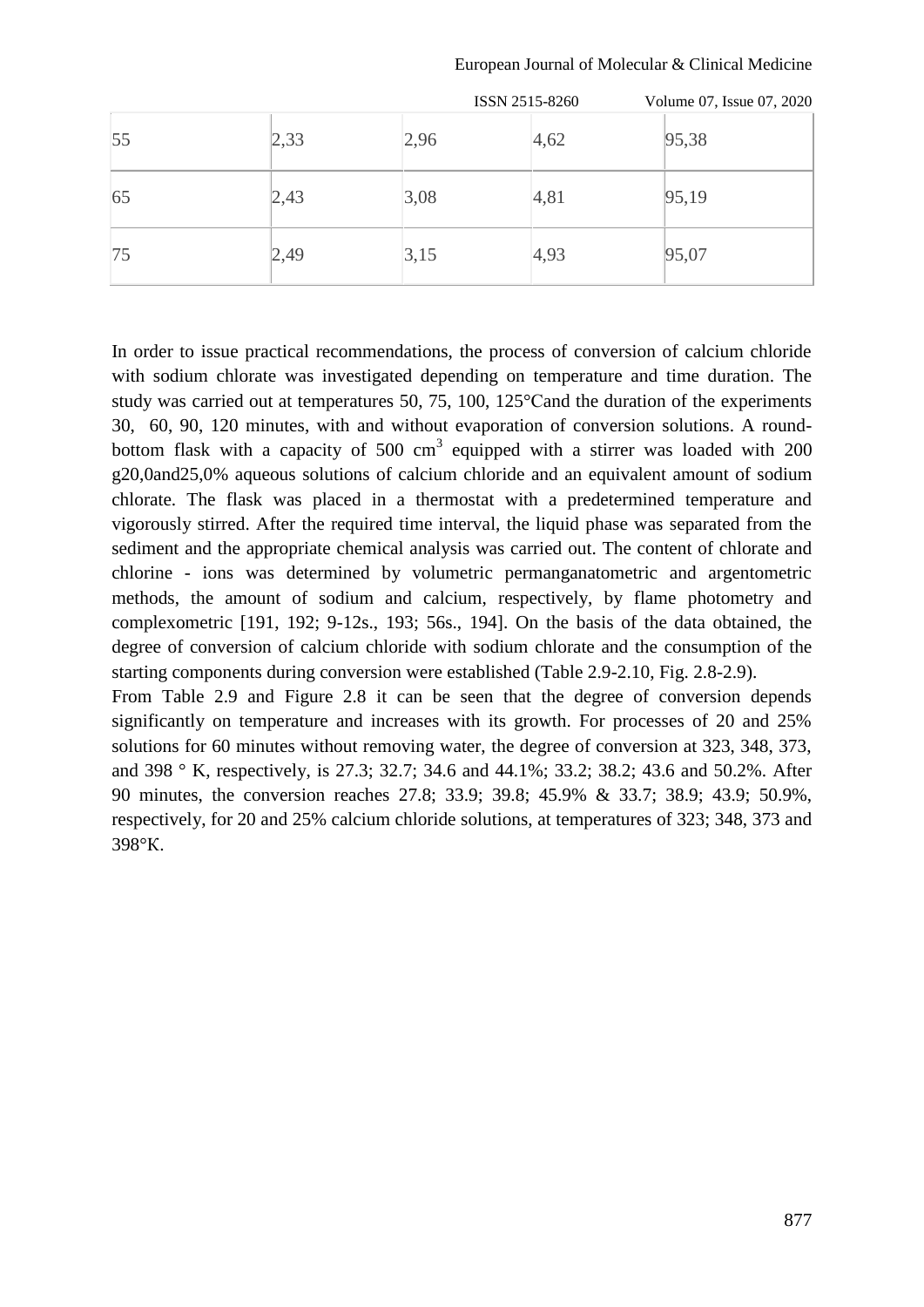

Figure 2.8. Dependence of the degree of conversion of calcium chloride with sodium chlorate on the temperature and duration of the process without evaporation (a), and with evaporation (b) of conversion solutions

In the case of a conversion process with evaporation, the data have higher values: for323; 348, 373 и 398°Кafter 60 minutes the conversion rate is 57,0; 63,4; 69,2; 75,0% и59,0; 63,0; 68,6; 74,2% for20- and25% calcium chloride solutions, respectively. The subsequent increase in the duration of the conversion practically does not lead to an increase in the degree of conversion of calcium chloride with sodium chlorate.When 373°Кand the duration of the experiment 120 minutes, the degree of conversion was 70.0 and 70.8%, respectively. At this temperature, an increase in the duration of the experiment from 90 to 120 minutes leads to an increase in the degree of conversion by only 0.2 and 1.0%.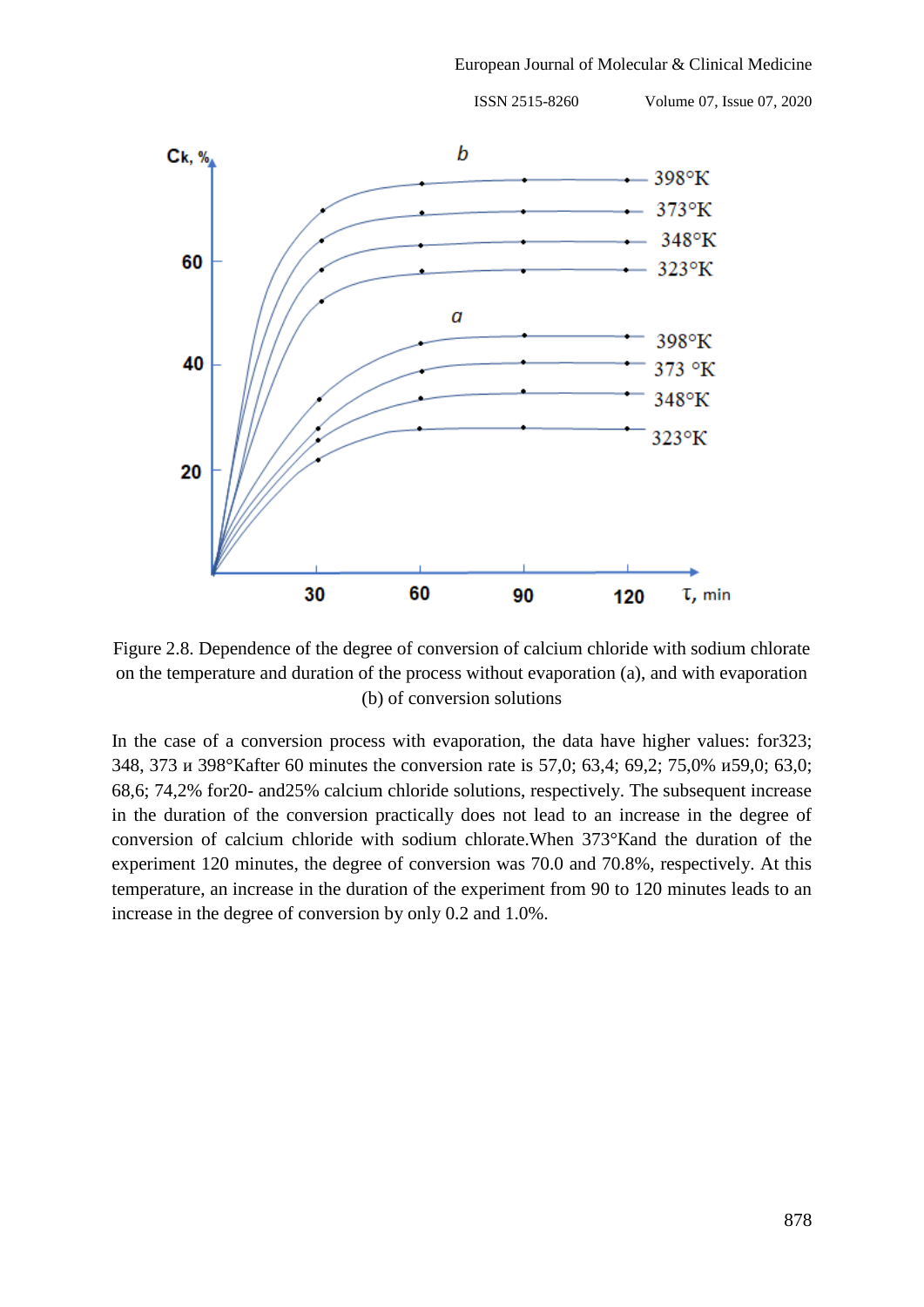ISSN 2515-8260 Volume 07, Issue 07, 2020 Table2.9 Dependence of the rate constant and the degree of conversion on the temperature and duration of the process when converting calcium chloride solutions without evaporation

| Temperature, Time, Content |             |                                         | <b>Conversion</b> Rate |                                 | lgK               | $\lg(C_0-C_\tau)$ | Activation                  |
|----------------------------|-------------|-----------------------------------------|------------------------|---------------------------------|-------------------|-------------------|-----------------------------|
| $\rm ^{o}K$                | $(\tau)$ ,  | $Ca(CIO3)2$ in rate, $(CK)$ % constant, |                        |                                 |                   |                   | energy, $(E)$ ,             |
|                            | min.        | liquid phase,                           |                        | $K \cdot 10^{-2}$ , $\tau^{-1}$ |                   |                   | $kJ$ / mol                  |
|                            |             | $\%$                                    |                        |                                 |                   |                   |                             |
|                            |             | For 20% calcium chloride solution       |                        |                                 |                   |                   |                             |
| 323                        | 30          | 8.52                                    | 22.4                   | 0.008623                        | $-2.0643$         | 1.4591            | $9,108\cdot10^3$            |
|                            | 60          | 11.10                                   | 27.3                   | 0.005958                        | $-2.2248$         | 1.4183            |                             |
|                            | 90          | 11.69                                   | 27.8                   | 0.004183                        | $-2.3785$         | 1.4084            |                             |
|                            | 120         | 12.13                                   | 28.9                   | 0.003268                        | $-2.4857$         | 1.4008            |                             |
|                            | The average |                                         |                        | 0.005508                        | $-2.2883$         | 1.4216            |                             |
| 348                        | 30          | 10.5                                    | 25.0                   | 0.011022                        | $-1.9577$         | 1.4281            | $9,108\cdot10^3$            |
|                            | 60          | 14.9                                    | 32.7                   | 0.008501                        | $-2.0705$         | 1.3503            |                             |
|                            | 90          | 15.5                                    | 33.9                   | 0.005969                        | -2.22409 1.3385   |                   |                             |
|                            | 120         | 16.14                                   | 35.0                   | 0.004708                        | $-2.3271$         | 1.3255            |                             |
|                            | The average |                                         |                        | 0.007551                        | $-2.1448$         | 1.3606            |                             |
| 373                        | 30          | 11.7                                    | 28.0                   | 0.012549                        | $-1.9014$         | 1.4082            | $9,108\cdot\overline{10^3}$ |
|                            | 60          | 17.4                                    | 34.6                   | 0.010472                        | $-1.9799$         | 1.2988            |                             |
|                            | 90          | 17.8                                    | 39.8                   | 0.007208                        | $-2.1422$         | 1.2900            |                             |
|                            | 120         | 18.5                                    | 40.9                   | 0.005709                        | $-2.2436$         | 1.2742            |                             |
|                            | The average |                                         |                        | 0.008984                        | -2.0668           | 1.3178            |                             |
| 398                        | 30          | 13.5                                    | 32.5                   | 0.014982                        | $-1.8245$         | 1.3766            | $9,108\cdot 10^3$           |
|                            | 60          | 19.7                                    | 44.1                   | 0.012519                        | $-1.9024$         | 1.2455            |                             |
|                            | 90          | 20.8                                    | 45.9                   | 0.009065                        | $-2.0426$         | 1.2175            |                             |
|                            | 120         | 20.9                                    | 46.2                   | 0.006848                        | $-2.1644$         | 1.2148            |                             |
|                            | The average |                                         |                        | 0.0086072                       | 1.9835            | 1.5136            |                             |
| Table continuation 2.9     |             |                                         |                        |                                 |                   |                   |                             |
|                            |             | For 25% calcium chloride solution       |                        |                                 |                   |                   |                             |
| 323                        | 30          | 14,2                                    | 30,5                   | 0,01212                         | $-1,91657 1,5105$ |                   | $7,252 \cdot 10^3$          |
|                            | 60          | 15,5                                    | 33,2                   | 0,006741                        | $-2,1713$         | 1,4927            |                             |
|                            | 90          | 15,7                                    | 33,7                   | 0,004566                        | $-2,3405$         | 1,4899            |                             |
|                            | 120         | 15,9                                    | 34,0                   | 0,003478                        | $-2,4587$         | 1,4871            |                             |
|                            | The average |                                         |                        | 0,006725                        | $-2,2217$         | 1,4951            |                             |
| 348                        | 30          | 15,9                                    | 34,0                   | 0,013914                        | $-1,8565$         | 1,4871            | $7,252\cdot\overline{10^3}$ |
|                            | 60          | 17,8                                    | 38,2                   | 0,008022                        | $-2,0972$         | 1,4594            |                             |
|                            | 90          | 18,1                                    | 38,9                   | 0,005460                        | $-2,2628$         | 1,4548            |                             |
|                            | 120         | 18,6                                    | 39,8                   | 0,004245                        | $-2,3721$         | 1,4472            |                             |
|                            | The average |                                         |                        | 0,007910                        | $-2,1472$         | 1,4621            |                             |
| 373                        | 30          | 17,2                                    | 37,0                   | 0,015356                        | $-1,8137$         | 1,4683            | $7,252 \cdot 10^3$          |
|                            | 60          | 20,3                                    | 43,6                   | 0,009534                        | $-2,0207$         | 1,4199            |                             |
|                            | 90          | 20,5                                    | 43,9                   | 0,006442                        | $-2,1909$         | 1,4166            |                             |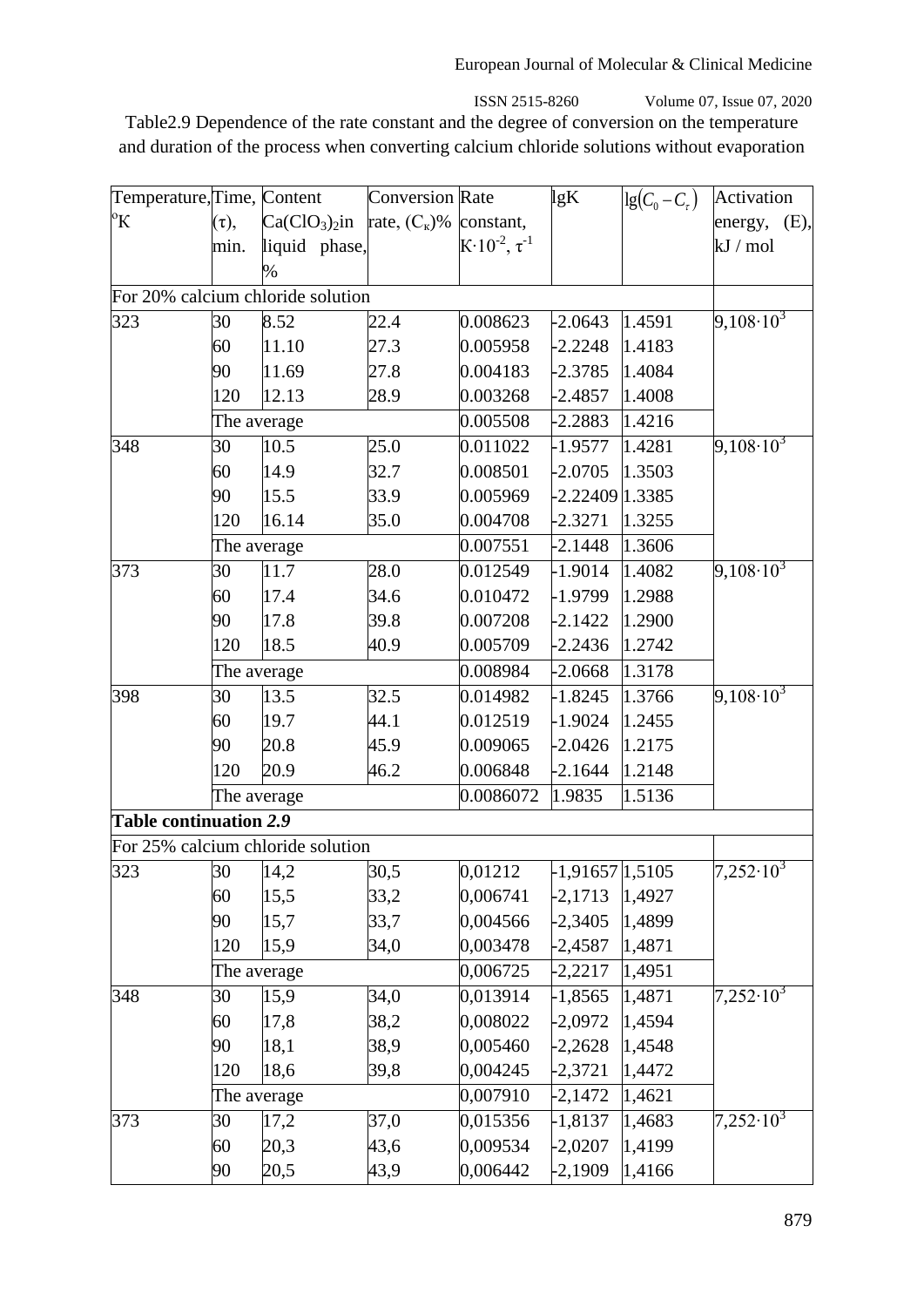|     |             |      |      | ISSN 2515-8260 |           |        | Volume 07, Issue 07, 2020 |
|-----|-------------|------|------|----------------|-----------|--------|---------------------------|
|     | 120         | 20,5 | 44,0 | 0,004831       | $-2,3159$ | 1,4166 |                           |
|     | The average |      |      | 0,009041       | $-2,0853$ | 1,4303 |                           |
| 398 | 30          | 19,2 | 41,3 | 0,017712       | $-1,7518$ | 1,4377 | $7,252 \cdot 10^3$        |
|     | 60          | 23,4 | 50,2 | 0,011625       | $-1,9346$ | 1,3655 |                           |
|     | 90          | 23,7 | 50,9 | 0,007895       | $-2,1027$ | 1,3598 |                           |
|     | 120         | 23,9 | 51,4 | 0,005994       | $-2,2223$ | 1,3560 |                           |
|     | The average |      |      | 0,010806       | $-2,0028$ | 1,4548 |                           |

Due to the fact that during the first 60-90 minutes of conversion, such an amount of sodium chloride is formed by reaction (1), which further negatively affects the course of this reaction in an aqueous medium.

 $CaCl<sub>2</sub>+2NaClO<sub>3</sub> = Ca(ClO<sub>3</sub>)<sub>2</sub>+2NaCl (1)$ 

Analysis of the kinetic curves of the consumption of calcium chloride and sodium chlorate per 100 g of a 30.0% solution of calcium chloride during conversion at 323-393 ° K indicates that the amount of consumed starting components increases in the first 60-90 minutes, and after 90 minutes practically does not change. Temperature rise from 323 to 398°Кleads to an increase in the consumption of calcium chloride and sodium chlorate during conversion.

The order of the reaction of the conversion process was determined using the kinetic equation of the first order:

 $K=2,303/\tau \cdot \lg C_0 / (C_0-C_\tau)$  (2) [8-10]

where $C_0$  and  $C_{\tau}$  the concentration of calcium chloride (or sodium chlorate), respectively, at the initial stage of conversion and over the elapsed period of time  $(\tau)$ , K - conversion rate constant.

According to the data obtained, the order of the reaction of the conversion of calcium chloride with sodium chlorate is equal to unity. This is confirmed by the fact that the conversion rate constant calculated by Eq. (2) based on experimental data remains practically constant for each temperature (Table 2.10). Moreover, the straightforward dependencelg( $C_0$ - $C<sub>1</sub>$ ) from talso indicates the first order of the conversion of calcium chloride with sodium chlorate. The conversion rate constant increases with increasing temperature (Table 2.11). Its dependence on temperature obeys Arrhenius's law and is also confirmed by a straight-line graphical dependencelgKот 1/T.

When carrying out conversion with evaporation, the intensity of the process is significantly accelerated, as evidenced by the data presented in tables 2.10 and 2.12.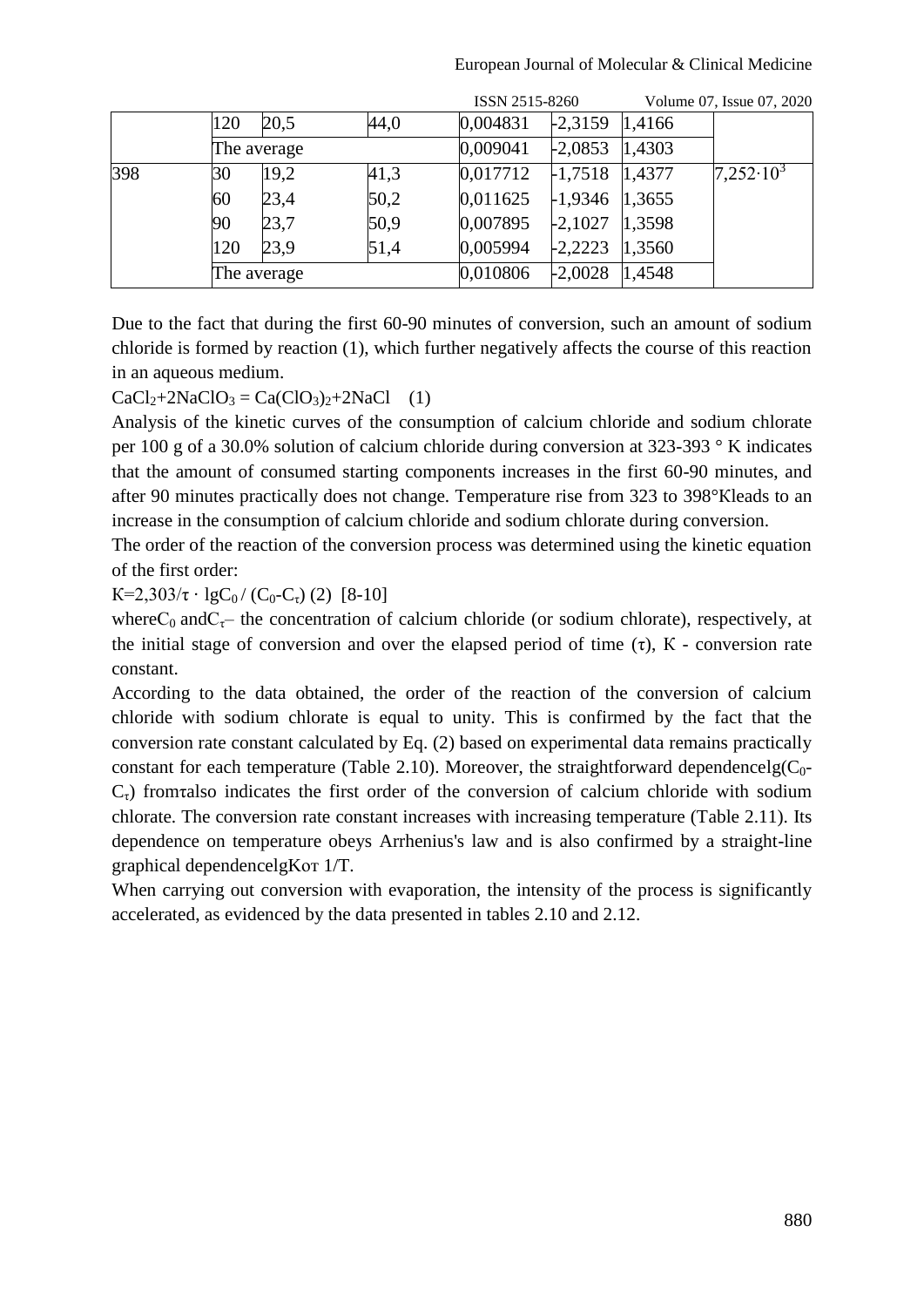ISSN 2515-8260 Volume 07, Issue 07, 2020 Table2.10. Dependence of the rate constant and the degree of conversion on the temperature and duration of the process when converting 30 and 35% calcium chloride solutions with evaporation

|                               |             | Content                           |      |                                 |                  |                    |                             |
|-------------------------------|-------------|-----------------------------------|------|---------------------------------|------------------|--------------------|-----------------------------|
| Temperature, $\bar{(\tau)}$ , | Time,       | $Ca(CIO3)2$ in Conversion         |      | Rate                            |                  |                    | Activation                  |
| $\rm ^{o}K$                   |             | liquid phase, rate, $(C_{K})\%$   |      | constant,                       | lgK              | $\lg(C_0-C_\tau)$  | energy, (E),                |
|                               | min.        | $\%$                              |      | $K \cdot 10^{-2}$ , $\tau^{-1}$ |                  |                    | $kJ$ / mol                  |
|                               |             | For 20% calcium chloride solution |      |                                 |                  |                    |                             |
| 323                           | 30          | 24,2                              | 52,0 | 0,03488                         | $-1,4574$        | 1,1173             | $7,063\cdot10^{3}$          |
|                               | 60          | 26,5                              | 57,0 | 0,02066                         | $-1,6848$        | 1,0334             |                             |
|                               | 90          | 26,9                              | 58,0 | 0,01419                         | $-1,8480$        | 1,0171             |                             |
|                               | 120         | 27,6                              | 59,1 | 0,01122                         | $-1,9499$        | 0,9868             |                             |
|                               | The average |                                   |      | 0.0202375                       | $-1.7350$        | 1.03865            |                             |
| 348                           | 30          | 27,5                              | 59,0 | 0,04389                         | $-1,3576$        | 0,9912             | $7,063\cdot10^{3}$          |
|                               | 60          | 29,5                              | 63,4 | 0,02608                         | $-1,5836$        | 0,8912             |                             |
|                               | 90          | 29,7                              | 63,8 | 0,01768                         | $-1,7525$        | 0,8808             |                             |
|                               | 120         | 29,9                              | 64,2 | 0,01348                         | $-1,8703$        | 0,8692             |                             |
|                               |             | The average                       |      | 0.0252825                       | $-1.6410$        | 0.9081             |                             |
| 373                           | 30          | 29,8                              |      |                                 |                  | 0,8751             | $7,063\cdot10^3$            |
|                               |             |                                   | 64,0 | 0,05351                         | $-1,2716$        |                    |                             |
|                               | 60          | 32,2                              | 69,2 | 0,03316                         | $-1,4794$        | 0,7076             |                             |
|                               | 90          | 32,5                              | 69,8 | 0,02278                         | $-1,6424$        | 0,6812             |                             |
|                               | 120         | 32,7                              | 70,0 | 0,017443                        | $-1,7584$        | 0,6628             |                             |
|                               |             | The average                       |      | 0.03172325                      |                  | $-1.537950.731675$ |                             |
| 398                           | 30          | 32,2                              | 69,0 | 0,06634                         | $-1,1782$        | 0,7076             | $7,063\cdot10^3$            |
|                               | 60          | 34,9                              | 75,0 | 0,04573                         | $-1,3397$        | 0,3802             |                             |
|                               | 90          | 35,3                              | 75,7 | 0,032516                        | $-1,4879$        | 0,3011             |                             |
|                               | 120         | 35,4                              | 76,0 | 0,024812                        | $-1,6053$        | 0,2787             |                             |
|                               | The average |                                   |      | 0.0423495                       | 1.4027750.4169   |                    |                             |
| Table continuation2.10        |             |                                   |      |                                 |                  |                    |                             |
|                               |             | For 25% calcium chloride solution |      |                                 |                  |                    |                             |
| 323                           | 30          | 25,3                              | 54,4 | 0,02610                         | $-1,5836$        | 1,3284             | $7,299\cdot\overline{10^3}$ |
|                               | 60          | 27,5                              | 59,0 | 0,01487                         | $-1,8277$        | 1,2810             |                             |
|                               | 90          | 27,9                              | 59,9 | 0,01015                         | $-1,9935$        | 1,2718             |                             |
|                               | 120         | 27,9                              | 60,0 | 0,00761                         | $-2,1186$        | 1,2718             |                             |
|                               |             | The average                       |      | 0.0146825                       | -1.88085 1.28825 |                    |                             |
| 348                           | 30          | 27,9                              | 60,0 | 0,030443                        | $-1,5165$        | 1,2718             | $7,299.10^{3}$              |
|                               | 60          | 29,4                              | 63,0 | 0,016613                        | $-1,7796$        | 1,2355             |                             |
|                               | 90          | 29,8                              | 63,8 | 0,011338                        | $-1,9455$        | 1,2253             |                             |
|                               | 120         | 29,8                              | 64,0 | 0,0085                          | $-2,0706$        | 1,2253             |                             |
|                               | The average |                                   |      | 0.016724                        |                  | -1.82805 1.239475  |                             |
| 373                           | 30          | 29,5                              | 63,3 | 0,03343                         | $-1,4758$        | 1,2329             | $7,299.10^{3}$              |
|                               | 60          | 31,9                              | 68,6 | 0,04198                         | $-1,3769$        | 1,1673             |                             |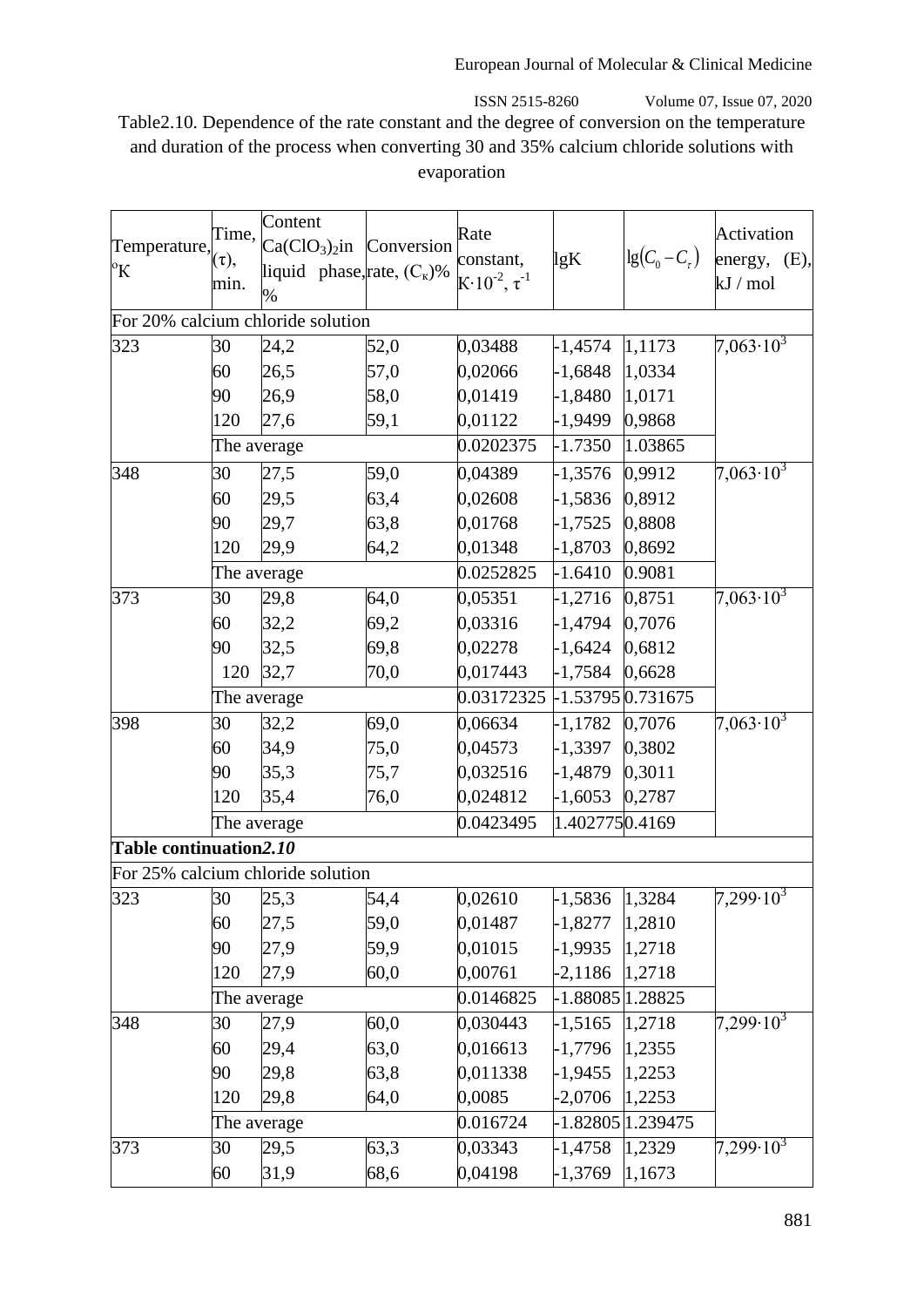|     |             |      |      | ISSN 2515-8260 |                 |          | Volume 07, Issue 07, 2020 |
|-----|-------------|------|------|----------------|-----------------|----------|---------------------------|
|     | 90          | 32,1 | 69,0 | 0,01297        | $-1,8871$       | 1,1613   |                           |
|     | 120         | 32,9 | 70,8 | 0,010202       | $-1,9913$       | 1,1367   |                           |
|     | The average |      |      | 0.0246455      | 1.6827751.17455 |          |                           |
| 398 | 30          | 32,2 | 69,1 | 0,03915        | $-1,4073$       | 1,1584   | $7,299.10^3$              |
|     | 60          | 34,6 | 74,2 | 0,02261        | $-1,6457$       | 1,0792   |                           |
|     | 90          | 34,8 | 74,7 | 0,01526        | $-1,8164$       | 1,0719   |                           |
|     | 120         | 36,8 | 79,0 | 0,01299        | $-1,8864$       | 0,9912   |                           |
|     | The average |      |      | 0.0225025      | 1.68895         | 1.075175 |                           |

At 75 ° C after 60 minutes, the removal of 15.0-18.5% of water from the reaction mixture leads to an increase in the degree of conversion to 65.0-66.0% for 20 and 25% calcium chloride solutions. As the temperature rises, the conversion process and the degree of water removal accelerate. With a process duration of 60 minutes at 100 ° C, the degree of conversion for 20 and 25% solutions was 70.0 and 70.8%, respectively. At 125  $\degree$  C, the conversion rate reaches 76.0-79.0%.

In order to establish the values of the conversion rate constant for different temperatures, the constants were calculated  $(K_0)$  for 20 and 25% calcium chloride solutions by the Arrhenius equation.

 $K = K_0 e^{E/RT}$  (3)

and the equation of dependence is derivedlgKот 1/Т.

Let's convert more complex functions to linear ones. After taking the logarithm of equations (3), we obtain:

 $lgK=lgK_0 - E/2,303 \cdot 1,987 \cdot 1/T$  (4)

In order to shorten the notation, we introduce new designations

lgK = η; lgK<sub>0</sub> = a; b = E/2,303⋅1,987 = E/4,184; 1/T=ξ

We get:  $\eta = a - b \cdot \xi$  (5)

Making up the relationship:

 $b_{2,1} = \eta_2 - \eta_1/\xi_1 - \xi_2$ ;  $b_{3,2} = \eta_3 - \eta_2/\xi_2 - \xi_3$ ;  $b_{3,4} = \eta_3 - \eta_1/\xi_1 - \xi_3$ ;  $b_{4,1} = \eta_4 - \eta_1/\xi_1 - \xi_4$ and calculating the individual values "b" based on the experimental data, we find the average value "b".

The calculation of the average value "a" is found by the formula:

 $a = \Sigma \eta + b \cdot \Sigma \xi/4$  (6).

For a process using 30% calcium chloride with evaporation, the data have the following values. Substituting the calculated values "a" and "b" into equation (5) we will have:

 $\eta = -6.0527133 - 373.965 \cdot \xi$  (7);

 $lgK = -6.0527133 - 373.965 \cdot (1/T)$  (8).

The value of the apparent activation energy (E), calculated by the formulaЕ=b∙4,576, was 1711,264 feces / mol or 7,16335⋅10<sup>3</sup>kJ / mol. Substituting the calculated value "a"  $inlgK<sub>0</sub>=aget$ :

 $lgK_0 = -6,0527157.$ 

From hereK<sub>0</sub>=  $8,857e^{-7}$  orK<sub>0</sub>=  $0,8857 \cdot 10^{-7}$ .

After substitution of values $K_0$ andEthe empirical Arrhenius equation (3) takes the form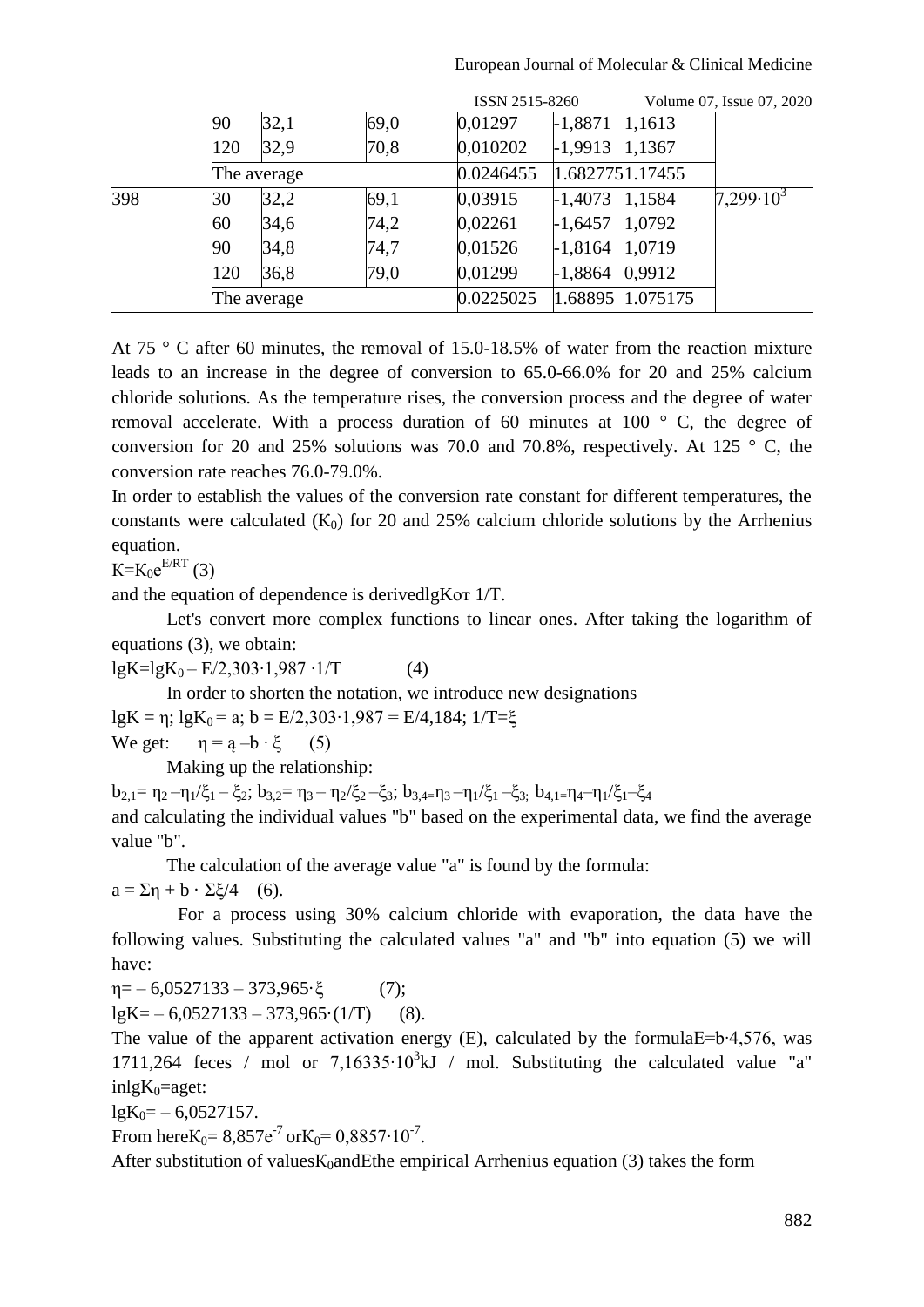K= 0,8857  $10^{-6}$ · $\exp(1711,26/T)$  (9).

ISSN 2515-8260 Volume 07, Issue 07, 2020

When carrying out conversion with evaporation after calculations, the following equation is derived:

$$
\lg K = -6.0527157 - 373.965 \cdot \frac{1}{T} \quad (10).
$$

For the case using a 35% calcium chloride solution, the data have the following meanings. Substituting the calculated values "a" and "b" into equation (5) we will have:

$$
\eta = -5,968031-386,31 \cdot \xi \tag{7};
$$
  
\n
$$
lgK = -5,968031-386,31 \cdot 1/T \tag{8}.
$$

The value of the apparent activation energy (E) [20, 66-73], calculated by the formula  $E = b \cdot$ 4.576, was 1767.75 cal / mol or 7,39982⋅10<sup>3</sup>kJ / mol. Substituting the calculated value "a"  $inlgK<sub>0</sub>=$  aget:

 $lgK_0 = -5,968031.$ 

From hereK<sub>0</sub>=1,0764⋅10<sup>-6</sup>.

After substitution of the values of  $K_0$  and E, the empirical Arrhenius equation (3) takes the form

K= 1,0764⋅10<sup>-6</sup>⋅ $\exp(1767,75/T)$  (11).

Thus, from the results of the studies carried out, it follows that to obtain a defoliant with an optimal content of the active substance, it is recommended to carry out the conversion of 20- 25% solutions of calcium chloride with sodium chlorate at a molar ratio of the components 1: 2 for 60 minutes at 373<sup>o</sup>Kwith evaporation, as a result of which 31.9-32.2% solutions of calcium chlorate defoliant can be obtained.

Data on the change in the content of chlorate and calcium chloride in the liquid phase depending on the duration of the conversion at  $373$  ° K are presented in Figure 2.11. According to the data obtained, the content of calcium chlorate in the hot solution after 60 minutes of the duration of the conversion reaches 31.9%, and calcium chloride decreases from 20.0-25.0 to 6.4-7.0%.



Figure 2.11. The dependence of the change in the content of chloride (1) and chlorate (2) calcium in the liquid phase on the duration of conversion at 373  $\,^{\circ}$  K

We present the calculations for obtaining liquid calcium chlorate defoliant by converting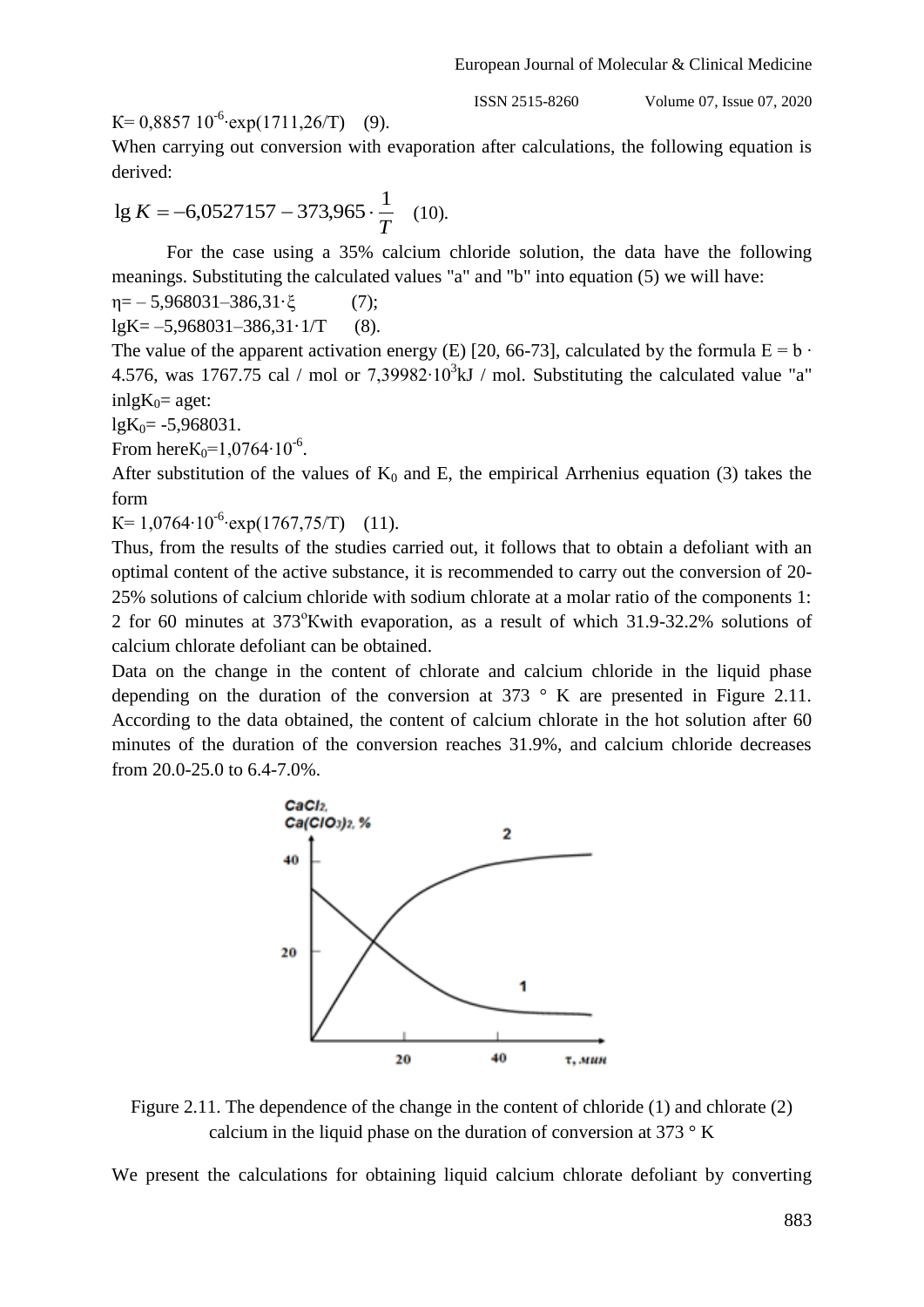sodium chlorate with 20.0-25.0% aqueous solution of calcium chloride.

 Figure 2.12 presents a diagram to justify the conversion of calcium chloride with sodium chlorate. When mixing a solution of calcium chloride with an equimolar amount of sodium chlorate at 373  $\degree$  K, a pulp is formed, the composition of which is determined by the point« $P_{100}$ ». Pulp coordinates « $P_{100}$ » according to the Eneke index in ion - eq. for 1 mol of salts correspond Ca<sup>2+</sup>-0,4999, 2Na<sup>+</sup>-0,5001, 2Cl<sup>-</sup> - 0,4999, 2ClO<sub>3</sub><sup>-</sup> - 0,5001, H<sub>2</sub>O-5,5632.

The general equation of the conversion process is expressed by the equality:

 $1ME \ll P_{100}$  $Ca^{2+}-0,4999$ 2Na<sup>+</sup> -0,5001  $xCaCl<sub>2</sub>+yNaClO<sub>3</sub>+zH<sub>2</sub>O=2Cl-0,4999$  $2ClO<sub>3</sub> - 0,5001$ Н2О-5,5632

From hereх=0,4999, у=0,5001, z=5,5632



Figure 2.12. Diagram to justify the process of obtaining liquid chlorate calcium defoliant

This means that when mixing 0.4999 mol of calcium chloride and 0.5001 mol of sodium chlorate and 5.5632 mol of water, 1 IU (molar unit) pulp is formed « $P_{100}$ » with sodium chloride precipitation. After separation of the pulp  $\langle P_{100} \rangle$  into the solid and liquid phases, we obtain sodium chloride and a solution, the coordinates of which in Fig. 2.12 correspond to the point « $P_{100}$ ». During filtration of the hot slurry, partial evaporation of water also occurred. 1 ME « $\Pi_{100}$ » a ME « $P_{100}$ »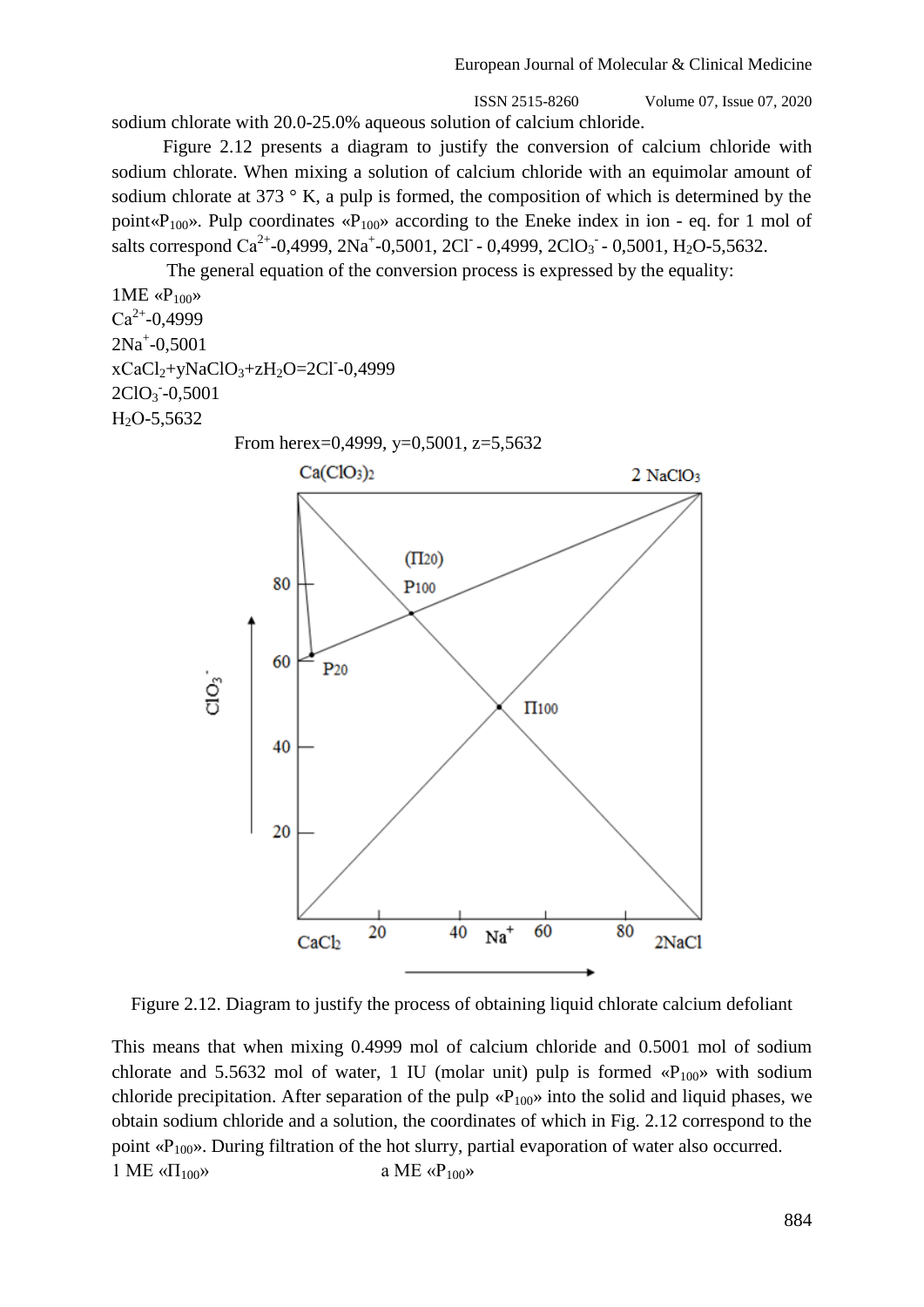| $Ca^{2+}-0.4999$                   | $Ca^{2+}-0.7304$ |
|------------------------------------|------------------|
| $2Na^{+}-0.5001 = xNaCl + zH_2O +$ | $2Na^+ - 0.2696$ |
| 2CI-0,4999                         | $2CI - 0,2690$   |
| $2ClO3 - 0,5001$                   | $2ClO3-0,7310$   |
| $H2O-5,5632$                       | $H2O-7,9592$     |

We compose partial equations for cations, anions and water

 $Ca^{2+}-0,4999 = a \cdot 0,7304$  $2Na^{+}-0,5001 = x+a \cdot 0,2696$  $2CI - 0,4999 = x + a \cdot 0,2690$  $2ClO<sub>3</sub> - 0,5001 = a \cdot 0,7310$  $H_2O-4,4611 = z+a-7,9592$ 

After solving the partial equations, we find,  $a = 0.6844$ ,  $x = 0.3156$ ,  $z = 0.1159$ . Thus, with filtration of 1 IU of pulp « $P_{100}$ » 0.3156 mol of sodium chloride is released, 0.1159 mol of water evaporates and a 0.6844 IU solution is formed « $P_{100}$ ». After cooling to 293 ° K solution « $P_{100}$ » with a temperature of 373 ° K, 0.6844 IU pulp is formed « $P_{20}$ » with sodium chlorate precipitate. The coordinates of this pulp correspond to the coordinates of the solution « $P_{100}$ ». The final composition of the newly formed solution is determined by the continuation of the line  $2\text{NaClO}_3$  – P<sub>100</sub> at the point «P<sub>20</sub>» (fig. 2.12). Solution coordinates «P<sub>20</sub>» in ion equivalents 1 mol of salts corresponds to  $Ca^{2+}$ -0,9561, 2Na<sup>+</sup>-0,0439, 2Cl<sup>-</sup> - 0,3313, 2ClO<sub>3</sub><sup>-</sup> - $0.6687, H<sub>2</sub>O-9.620.$ 

Cooling process equation 0.6544 IU solution « $P_{100}$ » from 373°Kbefore 293°K.

| 0,6544 ME « $P_{100}$ »               | $a \cdot ME \langle P_{20} \rangle$ |
|---------------------------------------|-------------------------------------|
| $Ca^{2+}-0.7304$                      | $Ca^{2+}-0.9561$                    |
| $2Na^+ - 0.26962$                     | $Na^+ - 0.0439$                     |
| $2CI - 0,2690 = xNaClO3+2CI - 0,3313$ |                                     |
| $2ClO3 -0,7310$                       | $2ClO3 - 0,6687$                    |
| $H2O-7,5288$                          | $H_2O-9,620$                        |
|                                       |                                     |

After drawing up and solving partial equations for cations, anions and water, we find, a=0,5228, x=0,1616. So when cooled, 0.6844 IU of solution « $P_{100}$ »before 293°Kformed 0.6844 IU pulp « $P_{20}$ », which, when filtered, is divided into 0.1616 mol of sodium chlorate and 0.5228 IU of solution « $P_{20}$ », containing 40,24% calcium chlorate, 9.22% calcium chloride, 0.742% sodium chloride and 50.04% water. The resulting solution « $P_{20}$ » is a clear solution with a slightly yellowish tint and is a ready-made liquid chlorate calcium defoliant. Thus, the process of obtaining liquid calcium chlorate by the conversion of calcium chloride with sodium chlorate is carried out according to the scheme  $P_{100}$  -  $P_{100}(P_{20})$  –  $P_{20}$ , shown in Fig.2.12.

#### **REFERENCES:**

[1] Khamdamova Sh.Sh., Tukhtaev S. Solubility of the calcium chloride –– sodium chlorate — water system at 20, 50  $\degree$  C // Universum: Technical sciences: electron. scientific. zhurn. 2016. No. 6 (27). URL: http://7universum.com/ru/tech/archive/item/3330.